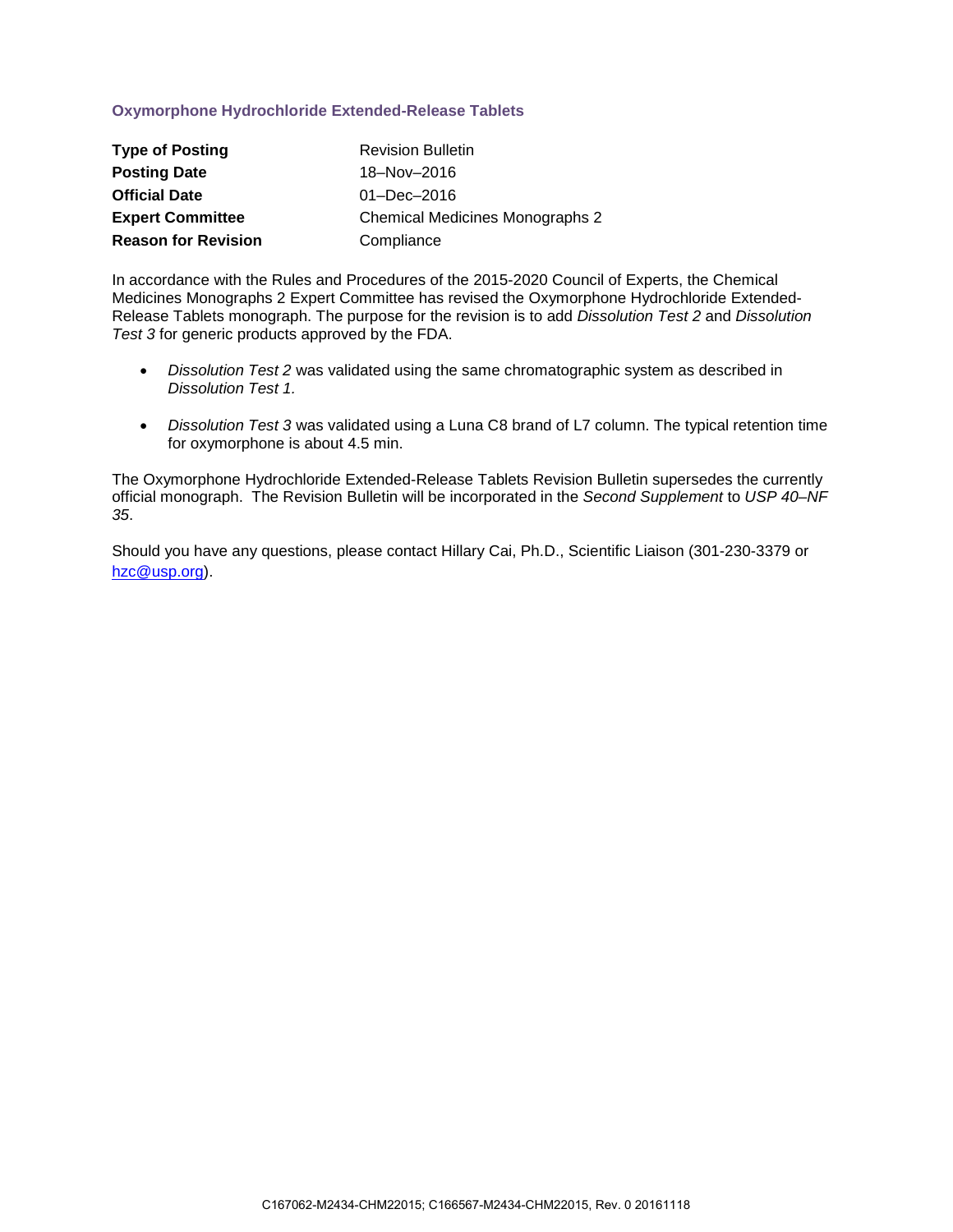# **Oxymorphone Hydrochloride Detectors**<br> **Detectors Assay:** UV 230 nm<br> **Extended-Release Tablets Detection that Extended**

**DEFINITION**<br>
Oxymorphone Hydrochloride Extended-Release Tablets con-<br>
tain NLT 90.0% and NMT 110.0% of the labeled amount<br>
of oxymorphone hydrochloride (C<sub>17</sub>H<sub>19</sub>NO<sub>4</sub> · HCl).<br> **IDENTIFICATION**<br> **IDENTIFICATION**<br> **IDENT** of oxymorphone hydrochloride (C<sub>17</sub>H<sub>19</sub>NO<sub>4</sub> · HCl).

- **SAMPLE STANDINGLE STANDARD FOR THE CATION**<br>
 **A**. The retention time of the major peak of the Sample **Suitability requirements**<br> **Suitability requirements**<br> **Suitability requirements**
- **B.** The UV absorption spectra of the major peak of the samples: Standard solution and Sample solution and that of the Standard solution exhibit Samples: Standard solution and Sample solution and that of the Standard so

### **PROCEDURE**

**Solution A:** Dissolve 2.34 g of sodium 1-octanesulfon-<br>
ate monohydrate in 1000 mL of water. Adjust with<br>
phosphoric acid to a pH of 2.80.<br> **Solution B:** Acetonitrile and methanol (50:50)<br> **Solution B:** Acetonitrile and

| iolution |  |
|----------|--|

| Time<br>(min) | <b>Solution A</b><br>(%) | <b>Solution B</b><br>(%) |
|---------------|--------------------------|--------------------------|
| 0.00          | 77.0                     | 23.0                     |
| 2.50          | 77.0                     | 23.0                     |
| 17.50         | 54.0                     | 46.0                     |
| 25.00         | 31.0                     | 69.0                     |
| 25.05         | 1.5                      | 98.5                     |
| 32.50         | 1.5                      | 98.5                     |
| 32.55         | 77.0                     | 23.0                     |
| 38.00         | 77.0                     | 23.0                     |

**Diluent:** Methanol and phosphoric acid (1000:1)<br>**Standard stock solution:** 1.78 mg/mL of USP Oxymor-

**Standard solution:** 0.357 mg/mL of USP Oxymor-<br>phone RS in Solution A from the Standard stock solution phoric acid to a pH of 4.50); 900 mL phone RS in *Solution A* from the *Standard stock solution*<br>**Sample stock solution:** Nominally 2 mg/mL of 0xymorphone hydrochloride in *Diluent* prepared as fol-<br>lows. Take NLT 8 Tablets, cut each into small pieces. **Times:** 1, 2, and 8 h and transfer to a suitable flask. Add a suitable volume **Mobile phase:** Dissolve 1.54 g of ammonium acetate 3500 rpm for 5 min or until a clear supernatant is tonitrile botained. 4.50. obtained. 4.50.

phone hydrochloride in *Solution A* from the *Sample* stock solution

**Mode:** LC **Assay:** UV 200–360 nm<br> **Column:** 4.6-mm × 7.5-cm; 3.5-µm packing L1 solution corresponds to that of the *Standard solution*, as<br>
obtained in the *Assay*.<br> **B.** The UV absorption spectra of the major peak of the **Analysis**<br> **Analysis Samples:** Standard solution and Sample solution<br>
Sample

**ASSAY**<br>
Result =  $(r_U/r_S) \times (C_S/C_U) \times (M_{r1}/M_{r2}) \times 100$ 

- 
- 
- *Standard solution* (mg/mL)
- **Table 1**  $C_U$  = nominal concentration of oxymorphone<br> **Puttion A C** solution **R C** in the *Sample solution* 
	- $M_{r1}$  = molecular weight of oxymorphone<br>hydrochloride, 337.80<br> $M_{r2}$  = molecular weight of oxymorphone, 301.34

17.50 54.0 46.0 **Acceptance criteria:** 90.0%–110.0%

### **PERFORMANCE TESTS**

### **Change to read:**

# • **DISSOLUTION** 〈**711**〉 **Siluent:** Methanol and phosphoric acid (1000:1)<br> **Standard stock solution:** 1.78 mg/mL of USP Oxymor-<br> **Medium:** 45 mM phosphate buffer, pH 4.50 (dissolve<br>
6.16 g of monobasic potassium phosphate in 1 L of 6.16 g of monobasic potassium phosphate in 1 L of water. Adjust with 1 N sodium hydroxide or phos-**Apparatus 2:** 50 rpm, with sinker. [NOTE—The Sotax<br>Helix sinker can be used.] lows. Take NLT 8 Tablets, cut each into small pieces, **Times:** 1, 2, and 8 h of *Diluent* and shake for at least 16 h. Centrifuge at in 925 mL of water and mix well. Add 75 mL of ace-<br>3500 rpm for 5 min or until a clear supernatant is tonitrile and adjust with trifluoroacetic acid to a pH of **Sample solution:** Nominally 0.4 mg/mL of oxymor- **Standard stock solution:** 0.2 mg/mL of USP Oxymor*stock solution* **Standard solution:** [(*L*/900) × (301.34/337.80)] **Chromatographic system**<br>(See Chromatography (621), System Suitability.) Standard stock solution, where L is the label claim in Standard stock solution, where *L* is the label claim in mg/Tablet **Sample solution:** Withdraw 1.5 mL of the solution under test **Chromatographic system** (See *Chromatography* 〈621〉*, System Suitability*.) **Mode:** LC **Detector:** UV 230 nm **Column:** 4.6-mm  $\times$  7.5-cm; 4-µm packing L11 **Column temperature:** 60° **Flow rate:** 2.0 mL/min **Injection volume:** 50 µL **Run time:** NLT 2 times the retention time of oxymorphone

2016 The United States Pharmacopeial Convention *All Rights Reserved.*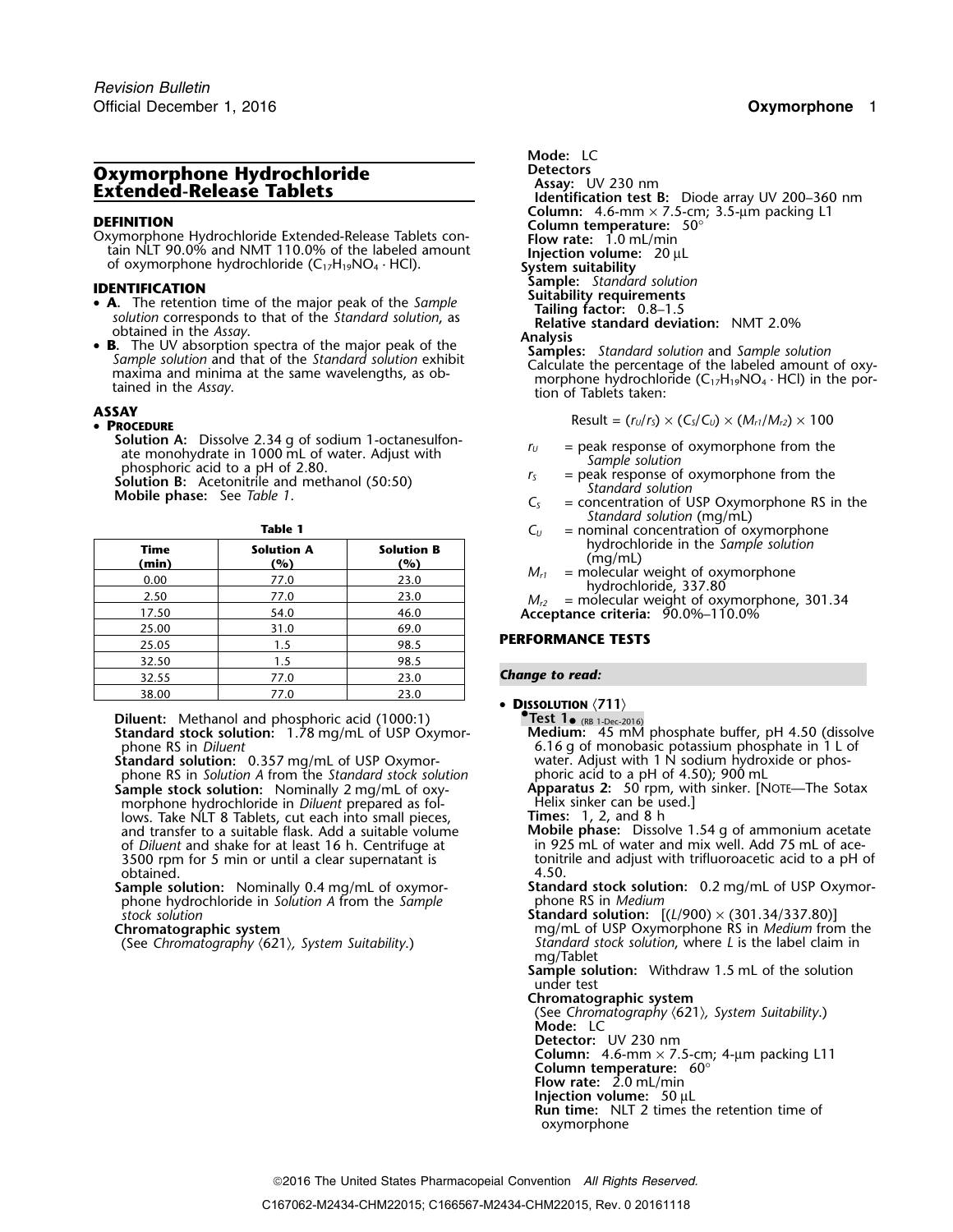- **Suitability requirements**<br> **Tailing factor:** 0.8–1.5 **Apparatus 2:** 50 rpm<br> **Times:** 1, 4, and 14 h **Tailing factor:** 0.8–1.5 **Times:** 1, 4, and 14 h
- 

**Samples:** *Standard solution* and *Sample solution* in 1 L of water, and mix well.<br>Calculate the percentage of the labeled amount of ox-<br>**Mobile phase:** Acetonitrile, methanol, and *Buffer* Calculate the percentage of the labeled amount of ox-**Mobile phase**<br>ymorphone hydrochloride (C<sub>12</sub>H<sub>19</sub>NO<sub>4</sub> · HCl) dis-*Bufferrile, methanol* 

ymorphone hydrochloride (C<sub>17</sub>H<sub>19</sub>NO<sub>4</sub> · HCl) dis-<br>solved at each time point (i):

- 
- = peak response of oxymorphone from the *Standard solution*
- -
- 
- 
- 

| Time<br><b>Point</b> | Time<br>(h) | <b>Amount</b><br><b>Released</b><br>(%) |
|----------------------|-------------|-----------------------------------------|
|                      |             | $20 - 40$                               |
|                      |             | $35 - 55$                               |
|                      |             | <b>NLT 80</b>                           |

**P** Test 2: If the product complies with this test, the **example 1** Result<sub>*i*</sub> =  $(r_u/r_s) \times C_s \times (M_{r1}/M_{r2})$ labeling indicates that the product meets USP *Dissolu- r<sub>U</sub>* = peak response of oxymorphone from the *tion Test 2*. *tion Test 2*. *Sample solution*

**Apparatus 2, Mobile phase, Standard stock solution,** *<sup>r</sup><sup>S</sup>* = peak response of oxymorphone from the **Standard solution, Sample solution, Chromato-**<br> **Standard solution**<br> **G** = concentration of USP Oxymorphone RS in the **graphic system, System suitability,** and **Analysis:** *<sup>C</sup><sup>S</sup>* = concentration of USP Oxymorphone RS in the Proceed as directed in *Test 1*. *Standard solution* (mg/mL)

**Medium:** 50 mM phosphate buffer, pH 4.50 (dissolve *M<sub>r1</sub>* = molecular weight of oxymorphone 6.8 g of monobasic potassium phosphate in 1 L of water. Adjust with 1 N sodium hydroxide or phos-<br> *M<sub>r2</sub>* = molecular weight o 6.8 g of monobasic potassium phosphate in 1 L of hydrochloride, 337.80 water. Adjust with 1 N sodium hydroxide or phos- *<sup>M</sup>r2* = molecular weight of oxymorphone, 301.34 phoric acid to a pH of 4.50); 900 mL<br> **Times:** 1, 4, and 10 h<br> **Times:** 1, 4, and 10 h<br> **Tolerances:** See *Table* 3.<br> **Tolerances:** See *Table* 3.

| Time<br>point | Time<br>(h) | <b>Amount</b><br><b>Released</b><br>(%) | Result <sub>2</sub> = { $[C_2 \times (V-V_5)] + (C_1)$        |
|---------------|-------------|-----------------------------------------|---------------------------------------------------------------|
|               |             | $30 - 50$                               | Result <sub>3</sub> = $({C_3} \times [V - (2 \times V_5)])$ + |
|               |             | $65 - 85$                               | L) $\times$ 100                                               |
|               |             | <b>NLT 85</b>                           |                                                               |

phone hydrochloride (C<sub>17</sub>H<sub>19</sub>NO<sub>4</sub> · HCl) released at specified time point (mg/mL)<br>the times specified conform to *Dissolution*  $\langle 711 \rangle$ , *Ac*-<br>*V* = volume of medium, 900 mL<br>abel claim (mg/Tablet)

**Test 3:** If the product complies with this test, the label-<br>ing indicates that the product meets USP *Dissolution*<br>each time point (i) (mL) ing indicates that the product meets USP *Dissolution* each time point (*i*) (mL) *Test 3*. **Tolerances:** See *Table 4*.

**Medium:** 50 mM phosphate buffer, pH 4.50 (dissolve 40.8 g of monobasic potassium phosphate in 6 L of

**System suitability** water. Adjust with 1 N potassium hydroxide or phos-**Sample:** *Standard solution* phoric acid to a pH of 4.50); 900 mL **Relative standard deviation: NMT 2.0% Buffer:** 0.1 M ammonium phosphate prepared as fol-Analysis<br>**Samples:** Standard solution and Sample solution **now soluty in 1 L** of water, and mix well. Standard solution: 0.0112 mg/mL of USP Oxymorphone RS in *Medium* Result<sub>i</sub> =  $(r_U/r_S) \times C_S \times (M_{ri}/M_{r2}) \times V \times (1/L) \times 100$  Sample solution: Pass a portion of the solution under test through a suitable filter of 0.45-µm pore size. *r*<sub>*U*</sub> = peak response of oxymorphone from the **Chromatographic system** *Sample solution* (See *Chromatography* (621)*, System Suitability*.)<br> *r*<sub>S</sub> = peak response of oxymorphone from the **Mode:** LC Standard solution<br>
= concentration of USP Oxymorphone RS in the<br> **Detector:** UV 212 nm<br> **Column:** 4.6-mm × 15.0-cm; 5-µm packing L7  $C_5$  = concentration of USP Oxymorphone RS in the<br>
Standard solution (mg/mL)<br>  $M_{r1}$  = molecular weight of oxymorphone<br>
hydrochloride, 337.80<br>  $M_{r2}$  = molecular weight of oxymorphone, 301.34<br>  $M_{r2}$  = molecular weigh *M*<sub>r2</sub> = molecular weight of oxymorphone, 301.34 **Run time:** NLT 2 times the retention time of *V* = volume of *Medium*, 900 mL *V* = volume of *Medium*, 900 mL<br> *L* = label claim (mg/Tablet) **System suitability**<br> **Tolerances:** See *Table 2*. **Sample:** *Standard solution* **Sample:** *Standard solution* **Suitability requirements Table 2 Tailing factor:** NMT 2.0<br>**Relative standard deviation:** NMT 2.0%

**Analysis**<br>**Samples:** *Standard solution* and *Sample solution*<br>Calculate the concentration (C<sub>i</sub>) of oxymorphone hy-<br>drochloride (C<sub>17</sub>H<sub>19</sub>NO<sub>4</sub> · HCl) in the sample withdrawn from the vessel at each time point (*i*):

$$
Result_i = (r_U/r_S) \times C_S \times (M_{r1}/M_{r2})
$$

- 
- 
- 
- 

oxymorphone hydrochloride (C<sub>17</sub>H<sub>19</sub>NO<sub>4</sub> · HCl) dissolved at each time point (i):

**Table 3** Result<sub>1</sub> =  $C_1 \times V \times (1/L) \times 100$ 

 $\text{Result}_2 = \{ [C_2 \times (V - V_S)] + (C_1 \times V_S) \} \times (1/L) \times 100 \}$ 

$$
\frac{1}{2} \qquad \qquad \frac{1}{4} \qquad \qquad \frac{30-50}{65-85} \qquad \qquad \text{Result}_3 = (\{C_3 \times [V - (2 \times V_3)]\} + [(C_2 + C_1) \times V_3]) \times (1/2)
$$

- The percentages of the labeled amount of oxymor-<br>
phone hydrochloride (C<sub>17</sub>H<sub>19</sub>NO<sub>4</sub> · HCl) released at **in the portion of sample withdrawn at the specified time point (mg/mL)** 
	-
	-
	-